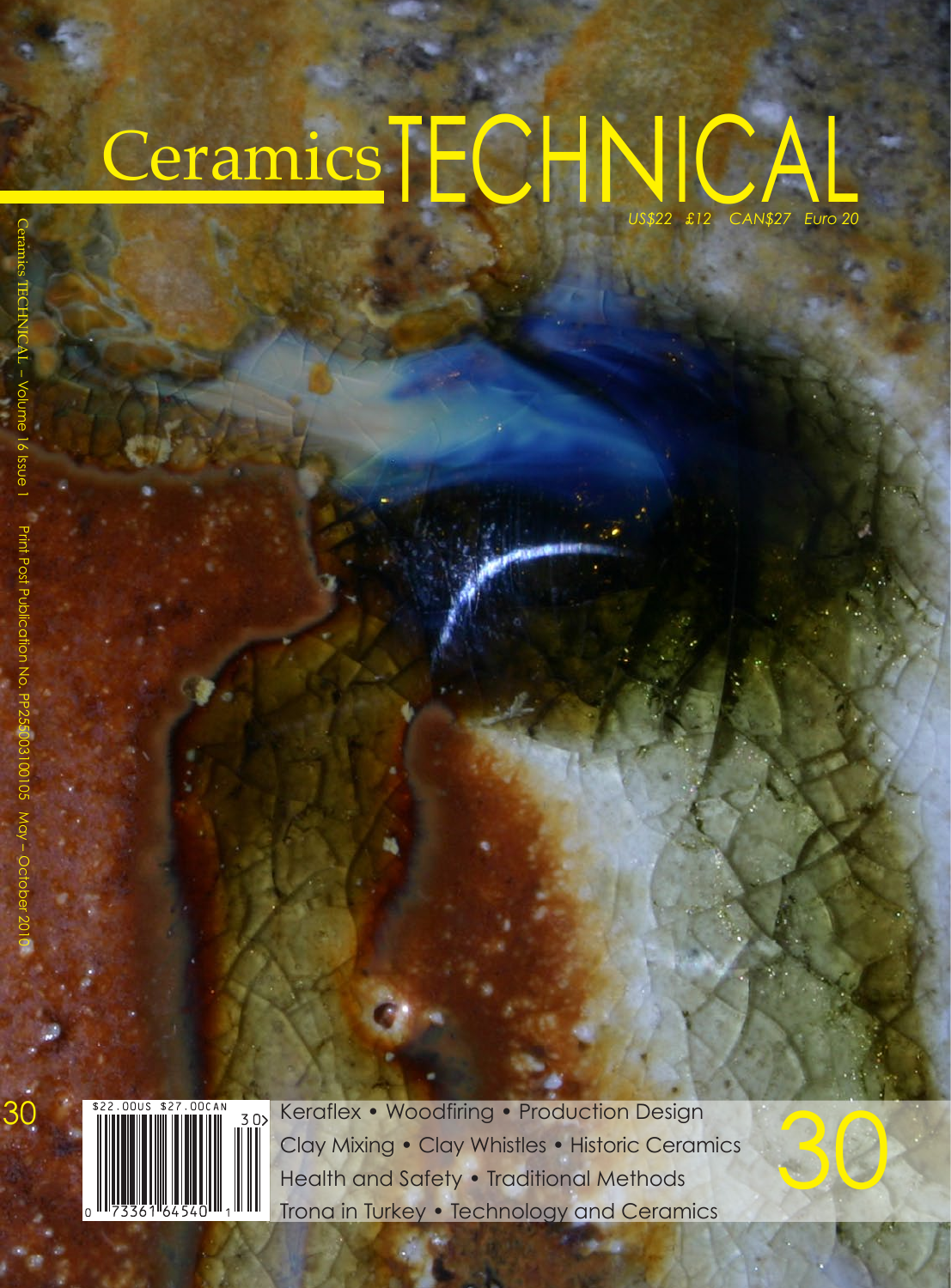## RD Field Tobacco Jar The Wedge O'Pie Project or The Cunningham Tobacco Jar

*Jonathan Kaplan explains the production process involved*



*Completed Tobacco Jar. Cone 6 whiteware. 4.5 x 8 in.*

TANDMADE POTTERY AND CERAMIC PRODUCT DESIGN OFTEN MAKE FOR strange bedfellows. It is not that they are mutually exclusive of each other. Potters are makers of objects. Drawn to that deep tactile and emotive force that work that they are mutually exclusive of each other. Potters are makers of objects. Drawn to that deep tactile and emotive force that working with clay elicits, the vocabulary of process is paramount. Everything involved with shaping clay by hand defines our thinking about the entirety of every action that we take as makers of the hand-formed object. What differentiates the making of handmade pottery from ceramic product design is not only a choice of words but the actions necessary as a design process with conceptualisation, visualization, designing and then, finally, the making of the piece. This process starts on paper. There can be volumes of handwork but computer modelling, sketching, drawing, CNC machining or handmaking of the model and other steps are those that extend our thinking about what is necessary to design a ceramic product for reproduction by slip casting, hydraulic pressing or jigger-jolly. Even though the materials and perhaps some of the processes may be similar to making pottery by hand, the vocabulary and skill sets required as designers, not as makers, separates these two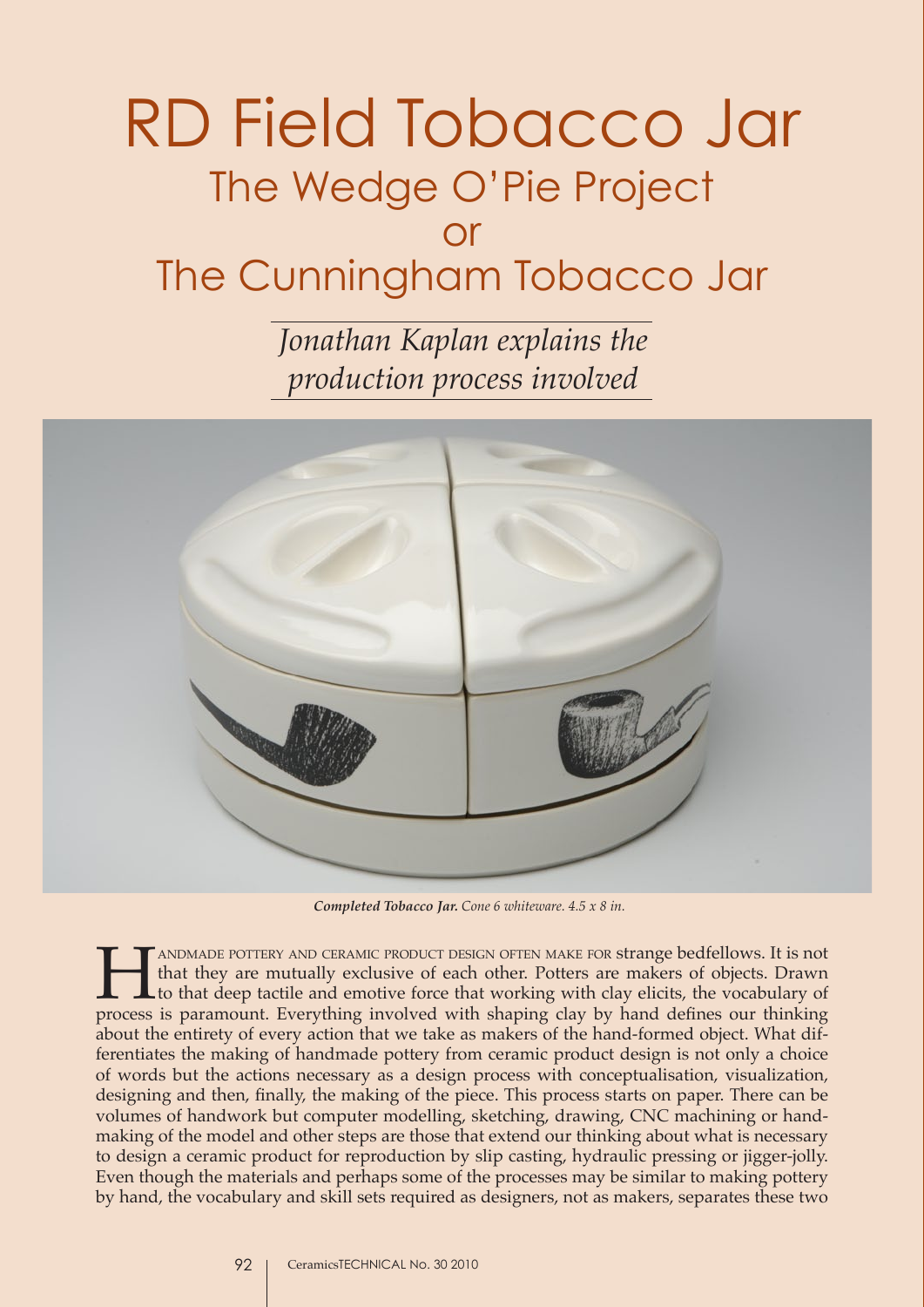areas. An understanding of ceramic process is extremely valuable to ceramic product designers.

My prejudice is for a design-based thinking in ceramics. This does not exclude that joy of making work one-off by hand. A frustration that I have often felt is: how does one educate aspiring ceramics students to the necessity of not only working as makers of objects where process is quite important but to embrace a design-based study that emphasises the relationship between both areas. While this is certainly a personal bias, my many years as a production potter and its subsequent morphing into a career as a ceramic designer and manufacturer showed me the obvious differences and the interdependence between the two areas.

As a manufacturer, my client base was quite diverse. Every project required a merging of technique and skill from both areas. Each project was completely different from the preceding one. And yes, hand-work was essential with each one, whether the final product was slip cast, jiggered or hydraulically pressed. But the most important part of every project was the design thinking necessary to develop a project before any plaster or clay was used. Such was the situation when a sketch on a napkin, so to speak, appeared in my mailbox. Preceded by a phone call, I had a rough idea of what to expect when I examined the rudimentary drawing. My prospective client was an importer of fine handmade briars (smoking pipes) and their tobacco from around the world.



*Left: RD Field's Original Sketch. Right: Two Technical Drawings.*

In fact, RD 'David' Field is one of the acknowledged experts in all things relating to this niche market and industry. Field's idea was, in theory, quite simple: a circular container that would hold four different types/flavours of smoking tobacco in separate compartments. Not only would each compartment have a lid with a rubber gasket to maintain the moisture content in the tobacco but the compartments would also contain a 'presser', or a weighted device that would compress the loose tobacco and keep it further sealed from the atmosphere.

My client's introductory letter with his rudimentary sketch showed a crude hemisphere with four depressions. Imagine throwing a low bowl, inverting it on a bat, dividing it into fourths, and then pushing a circular detent into each area and then including a separate cover with each section. So deceptively simple, yet as a designer, I have always found it necessary to start with visualizing the many steps necessary to design a product: Could the item be RAM pressed? Could it be slip cast? How would a project such as this one release from a casting mould? Were there too many opposing draft angles resulting in many opposing surfaces that would prohibit an easy discharge even in an air release mould. The options were limited to slip casting or hydraulic pressing. Given the design parameters, RAM pressing was quickly eliminated.

My client's concept was bolstered by his desire to be the first in his industry with a designer tobacco jar that he could essentially 'private brand'. In a field that was really showing little growth, Field's thinking was that a way to increase sales, market share, as well as to promote his own name, was to provide a limited edition tobacco jar that would set his product line apart from others.

I am not a highly skilled draftsman but my sketching abilities can usually get the point across and what I quickly learned by roughly sketching out some ideas, the idea of a hemisphere with four detents or depressions was problematic. Further, perhaps the most critical part of the design was the quantity of tobacco that each section would contain. Additional issues included the detailing of the lids and the presser device that was to sit on top of each charge of tobacco inside each separate depression. Clearly size was a consideration. Field's initial idea was that the entire piece be no more than 10 inches in diameter and perhaps five to six inches high. It became apparent that such size criteria would not accommodate one piece containing the four separate areas and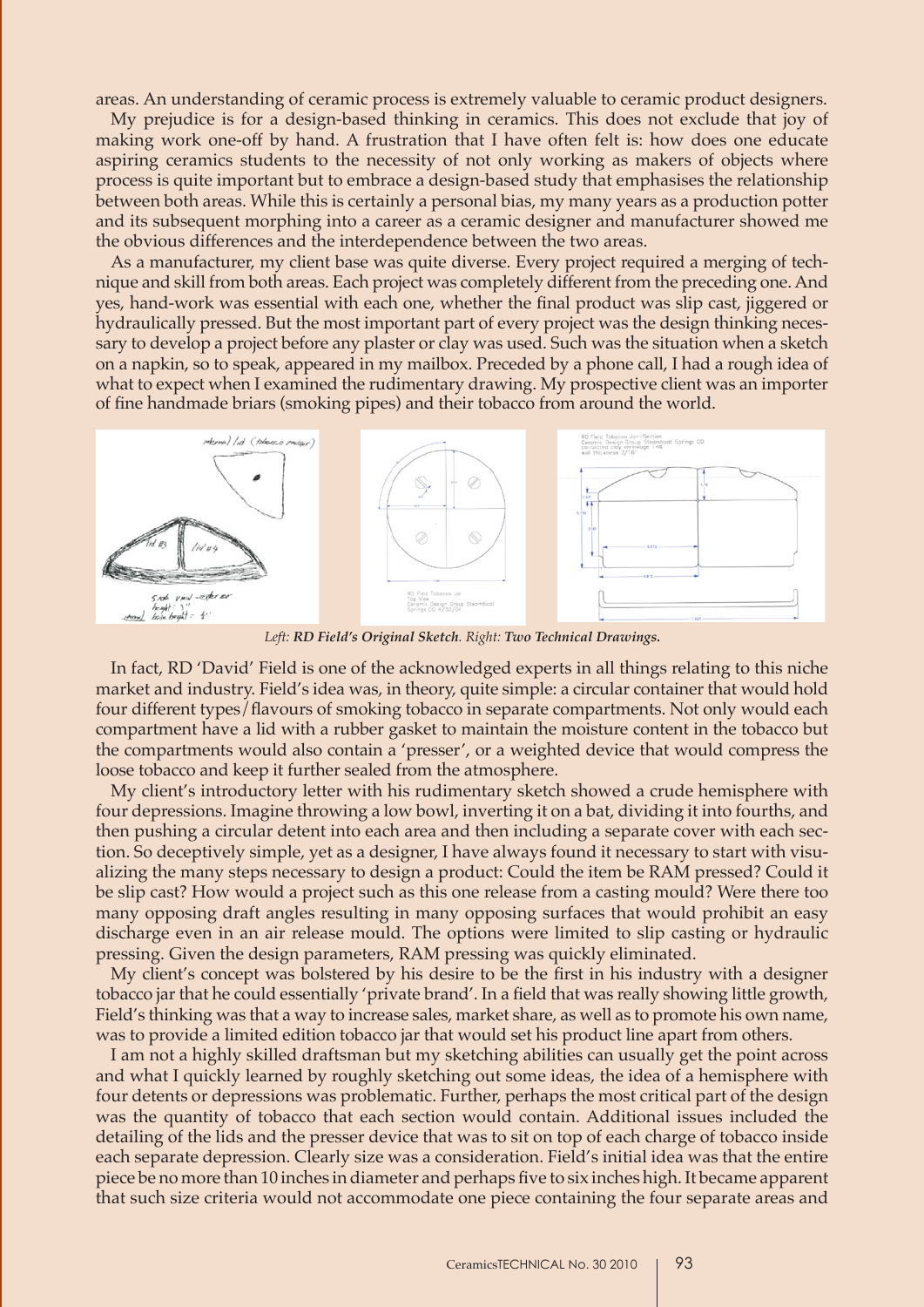their needed components while trying to maintain a simple and elegant design. Following are the design processes. I arrived at this in quite a circuitous manner using a few different methods but each method was the result of a sketch.

The first was to throw a series of bowls with different contours, heights and diameters. As these set up I inverted and divided them into four quadrants at 90 degrees. A small circular section was removed from each area and equally as small thrown bowls were affixed into each area. A gallery was created for a lid, a small lid made and the first study model was created. What resulted was a complex form with many opposing draft angles. I could not create a deep enough gallery to contain the lid and its gasket that would not compromise the quantity of loose tobacco in each section. The sloping curve would diminish the amount of tobacco product. The design intent was to keep the line of the hemispherical surface smooth and unencumbered. It was not possible given the need for a lid; its gallery, the presser and the tobacco.

My next approach was to modify the hemisphere concept. I drafted the shape on paper and created a set of jigger tooling. After the moulds and forms created on the jigger–jolly machine were drying, a second set of tooling was made for the smaller bowl forms that would be used to create the areas for tobacco storage. After assembly, I also reached the conclusion that the



*Left: The completed jar and its components. Centre: The 4 quadrant jar and its companion tray. Right: One of four identical quadrants showing the lid with its rubber seal and the presser device.*

hemispherical concept could not be configured with the correct geometry to contain the necessary areas for tobacco, the lids and the pressers just as in the first design study. Clearly it became quite obvious that a redesign of the entire project was prudent. My client was willing to devote additional time and funds for me to redesign the tobacco container.

Using Ashlar Vellum 'Graphite' software, I designed a lidded form that could easily be replicated that when grouped together in sets of four as interchangeable parts. The base of each quadrant was detailed so that they sat in a low profile plate. The hemispherical contour was preserved. The lid needed ample room so that a rubber gasket would fit into a cast groove in the lid flange. Enough space was also needed within each quadrant to accommodate a correct amount of tobacco and also a low profile 'presser' device. The lid was detailed so that the thumb and forefinger could grasp an unglazed ceramic surface cast into the top of the lid. A small curved area was included in the lid so that using a wax marker, the type of tobacco could be written on the lid for identification.

One of the many advantages of using Ashlar-Vellum software is their patented 'Drafting Assistant' that allows for the perfect and precise alignment of every arc, line segment, curve, radius and dimension. View options are many. While this drawing is quite simple, the ability of this software to create intricate drawings, viewable from many different orientations, to mention just a few is an advantage. Further, should such a project require machined parts, the drawings can be exported in a variety or formats to a lathe or milling machine equipped with CAD/CAM software.

This drawing provided an exact visual representation of what would be then created in clay. Approved by my client with a few minor revisions, the next step was to create a model. The final drawing was enlarged 12% to account for the shrinkage of my casting body. The first model was created in Hydrostone and was a solid representation of the entire construction less the plate. I made a series of drawings based on the Graphite elevation and turned its rough shape. It was further refined and detailed for RD Field. Division lines were scribed on the surface showing where each quadrant was to be divided. My intention was to use the table saw and cut the solid model into four quadrants and then sand and dimension each one, then picking the best so that I could create a block, or first mold. Understanding that each quadrant was the same as the next and would easily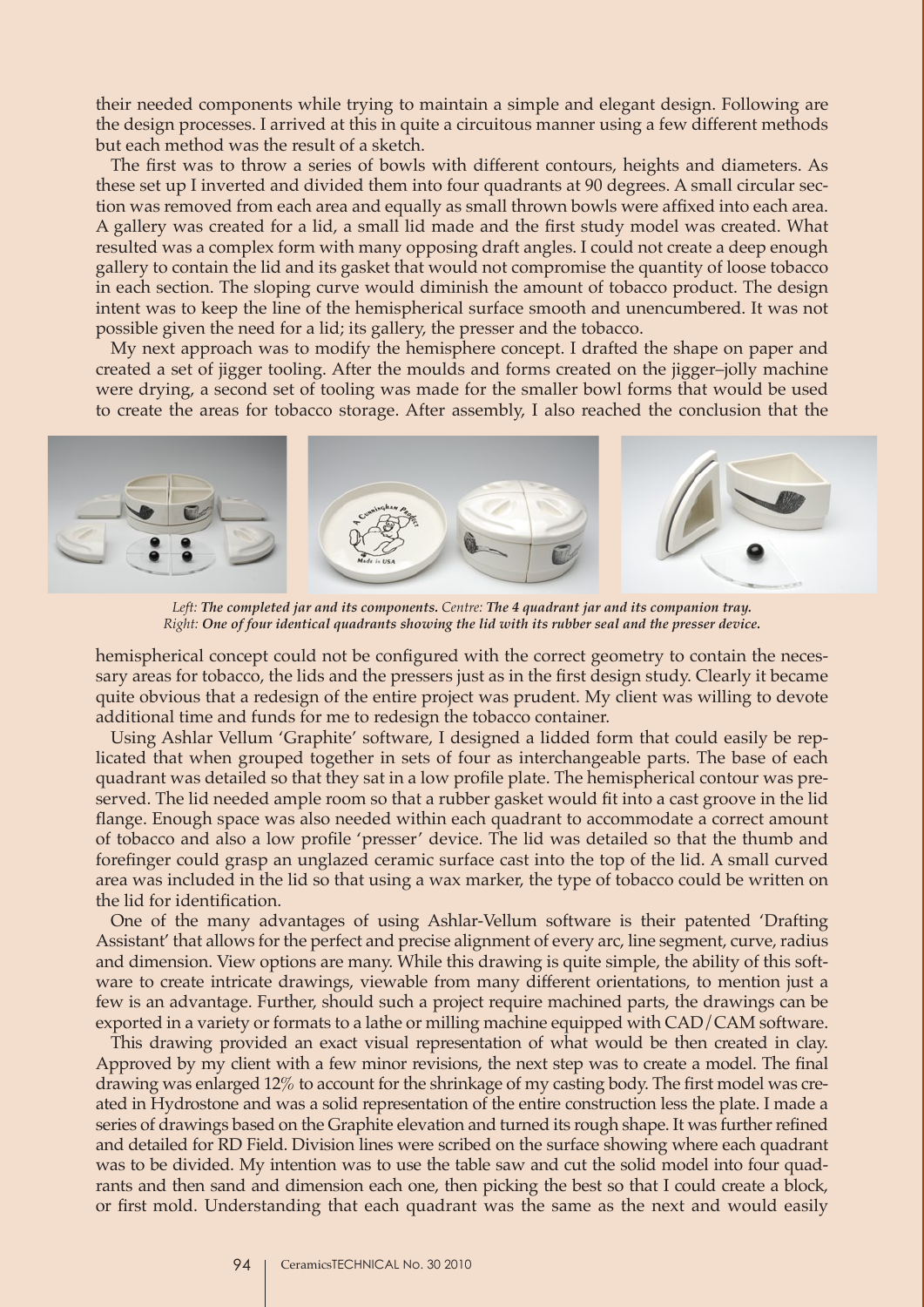be interchangeable with its brothers and sisters, I really only need only one perfect, oversized Hydrostone piece. This proved quite elusive, as my first attempts did not account for the kerf of the saw-blade as well as the lack of precision of my table saw or band saw. I found that each quadrant cut from the original Hydrostone solid model had slight differences from each other.

Some of the draft angles could not be made perfect and thinking down-stream, to then visualize the entire process and finished piece, they would then not fit perfectly next to each other nor fit correctly in the plate. Even with precise squares and other measuring devices, I was not able to make a plaster model that could be used to make the first casting mold.

The Hydrostone models, however, have a purpose. As slightly imperfect as they were, I decided to produce a working gang mold from each of the four models so that I could have ceramic castings that could serve to at least provide the client with yet another step in the process to be able to then see how the project was developing. The gang mold, while not calculated into the original tooling costs, was nonetheless a useful exercise as my client was quite happy to see how the final project would shape up. This mold created a few completely glazed and finished presentation pieces that were quite useful to diagnose any potential problems or rework new design ideas.

The next step was to create a perfect model out of a non-gypsum material. I chose Ren-Shape



*Left: Making the gang mould. Left centre: Hydrostone model on set up slab. Right centre: Preparing to cast gang mold spare. Right: Gang mold spare.*

styling board, a polyurethane composition product that is extremely easy to tool. This product is available in many different densities for machining applications and has a variety of adhesives and filler pastes for each. It can be sanded, turned, taped, cut and worked with conventional woodworking tools and maintain dimensional stability. At this time the project was re-titled the *RD Field Wedge O'Pie Project*.

Working from the Ashlar Vellum drawings, I oversized the original drawing by 12 percent to allow for the shrinkage of the casting body. I rough cut disks of Ren-Shape on the band saw and laminated them to achieve the proper thickness and then lathe turned the body, the lid, and the plate in their entire solid shapes. These pieces were cut on the bandsaw and then checked, sanded, rechecked for dimensional and angular accuracy. Ren-Shape material is easy to both add material to as well as remove it. An entire selection of adhesives and build up materials are available. If mistakes are made, it is a simple process of combining a powdered resin and catalyst together and applying it to the part. After a few minutes of cure time, it can be sanded or otherwise shaped accordingly to repair or add dimension. Ren-Shape is completely non-porous and not affected by moisture. Even so, parting compound is always helpful for plaster release.

From these model sections, I then made a block mold of each part in Pottery #1 Plaster. Sample ceramic castings were made and checked. Afterwards, a rubber case system was made so that









*Left: Complete Ren-Shape tooling before band saw cuts to provide quadrants and lid. The entire shape was turned as a solid form. Left centre: Ren-Shape tray. Right centre: Lathe set up. Right: Lathe turning the tray.*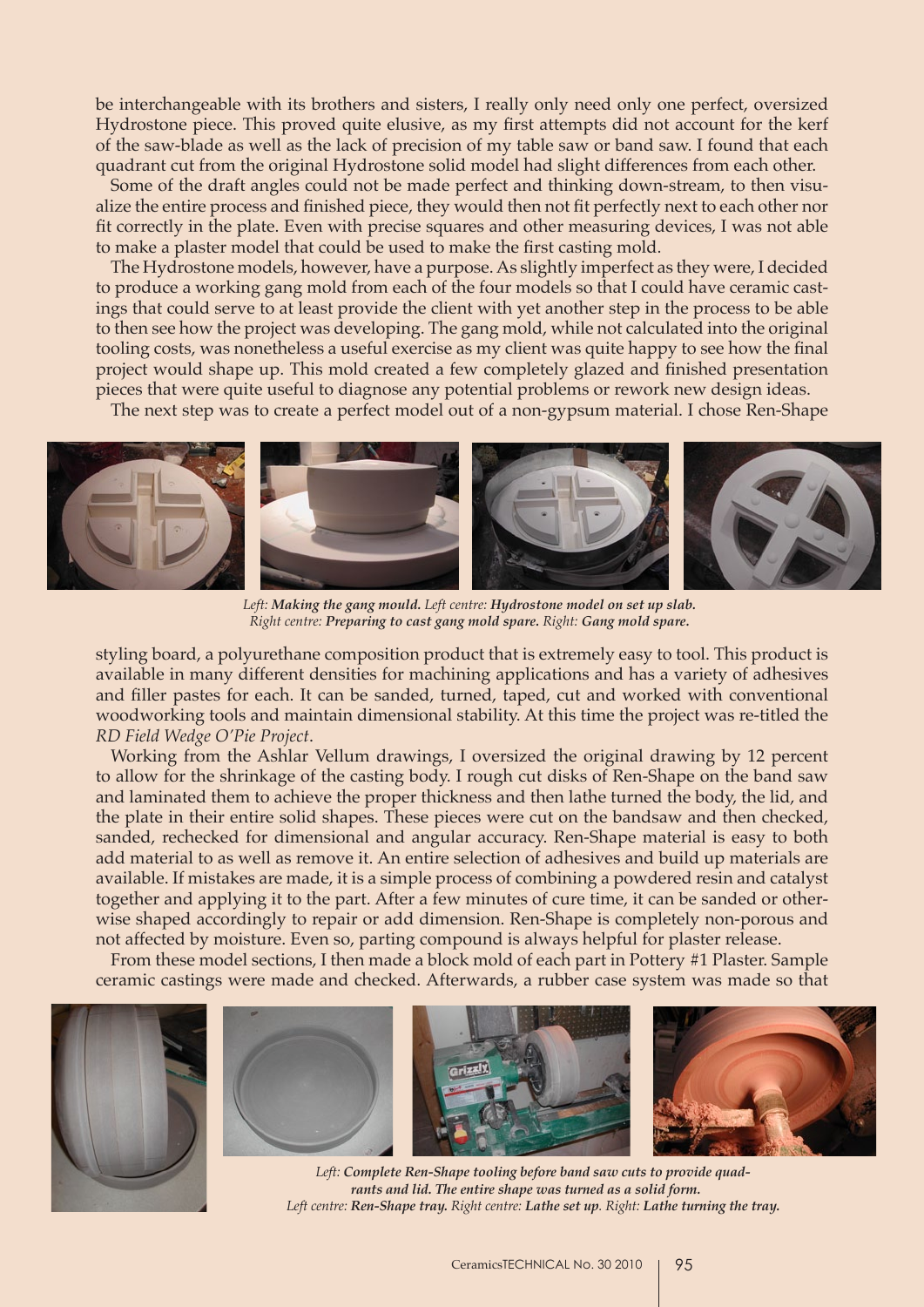production moulds were made for volume casting. Each complete *Wedge O'Pie* tobacco jar required four quadrants, each with a lid and a tray that contained these parts. The resulting ceramic product had nine ceramic pieces total.

Field also requested that each lid have a rubber seal so that there would be a positive seal between the quadrant and its lid. I designed the gallery in the lid part to have a groove that









*Top left: Set up to pour rubber mould of the quadrant from Ren-Shape model. Top centre: Set up to pour rubber mould of the quadrant from Ren-Shape model. Top right: Finished rubber mold of the quadrant. Above: Ren-Shape model being used to make mould of the lid. Right: Set up of plaster models of the quadrant to pour rubber case mould (master mould).*





*Left: Making the plaster working mould. Left centre: The foot of the model. Right centre: Checking for proper draft. Right: Setting the cottle.* 

would accept a rubber 'O' ring. As the finishing of the greenware was not a precise practice, I chose 'O' rings of three different cross sections that were able to be switched out so that the seal between each lid and quadrant base was solid.

A second part of the system, to reduce air infiltration into the tobacco, was a 'presser' device; a small flat part that would rest on top of the tobacco to provide compression for the loose tobacco shreds. The initial concept was to cast small triangular sections of clay and attach an equally small handle. This would have required additional mould parts and glazing. A technical drawing was supplied to a plastics fabricator who then used their CAD/CAM abilities to laser cut and drill these parts from clear acrylic. I did attempt to fabricate these parts myself on the band saw and drill press but could not make the volume of parts needed that were perfectly dimensioned and precisely crafted. After receiving the manufactured parts, I attached a small phenolic ball knob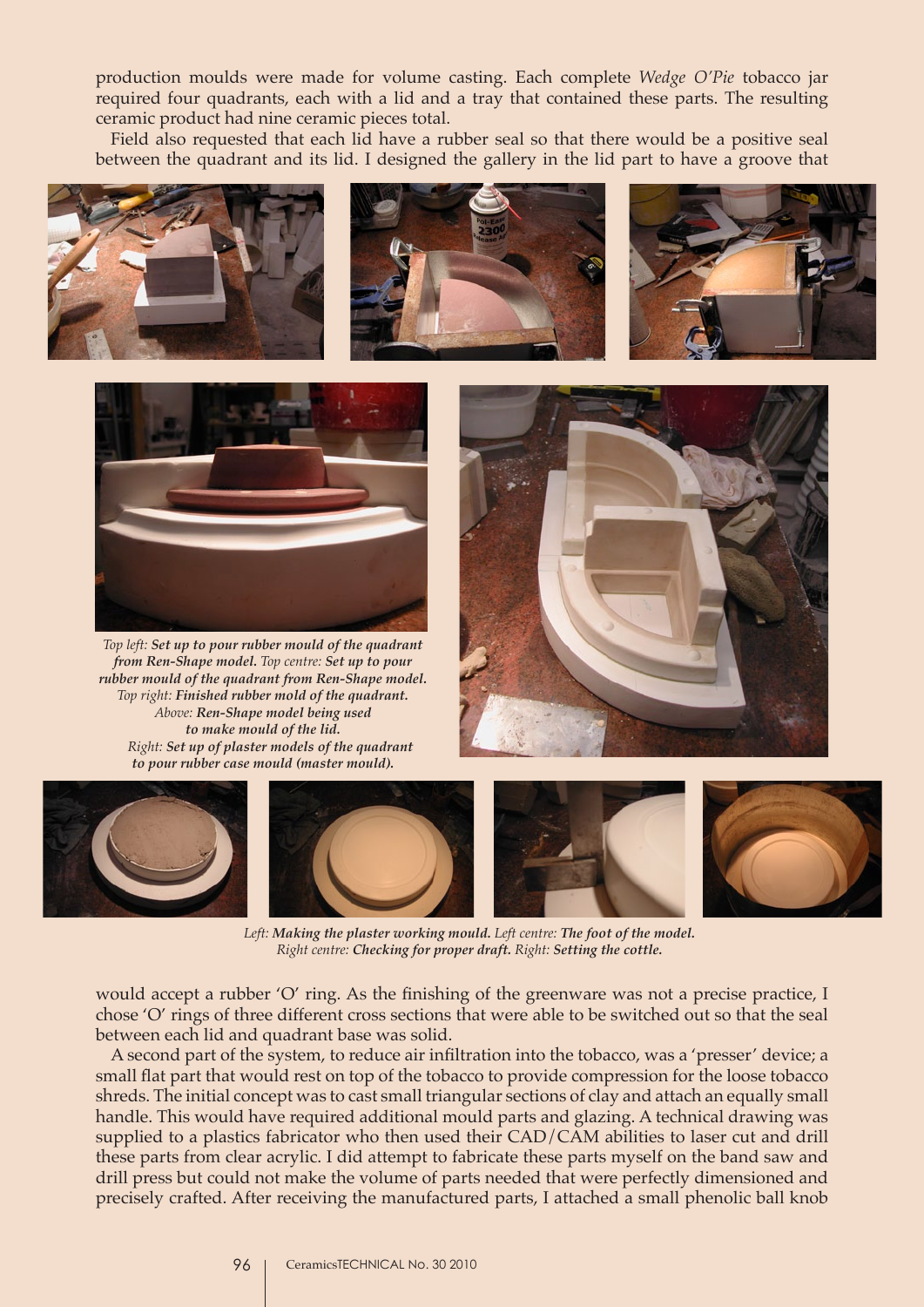with a special allen head machine screw making it 13 total parts for each complete tobacco jar. The casting of quadrants and their lids was straightforward although there were many moulds to be turned on a weekly basis. Post-finishing with an X-Acto knife was done to remove the seams and spares and then a final sanding of the interior rims attained a straight edge to accept the lid with its rubber gasket.



Casting of the plate or tray to contain the four quadrants required additional post finishing. It was important that the unglazed foot be completely flat and that the rim be of equal height around its total circumference and parallel with the base. Even though the model was perfect, trimming the spare from the rim was a hand operation that sometimes resulted in removing some rim material as well. To make sure that the rim of the plate/tray be as

*Left: Casting the RD Field Tobacco Jar. Right: Finishing the greenware.*

level as possible and the correct height, the piece was inverted and the rim brought into true on a sanding disk. It was checked with a height gauge and then inverted on its foot and placed on the mould table surface to make sure that the piece did not discernibly wobble.

The work was bisque fired to 1800ºF or cone 06. Glazing was tedious considering the number of pieces. The interiors of the quadrants and their lids were poured. Their exteriors were sprayed. The plate/tray was also sprayed. Glaze was removed from the pick up device using a cut piece of 3M scrubbie affixed to a tongue depressor and then cleaned with a small sponge. The lid and base gallery were cleaned with a sponge to remove any over spray. The feet of all of the pieces were cleaned with a scrubbie. The pieces were then fired to cone 5 with my C57 White Glaze.

After the pieces were successfully designed and the first ones fired, Field decided to have images on the face of each quadrant as well as in the centre of the plate. The images were scanned from his originals and sent to a screen printer specialising in ceramic decals. After the pieces were glaze fired, decals were applied to each quadrant and to the centre of the plate. They were fired to cone 017. As the completed tobacco jars were to be drop-shipped to Field's clients, each complete tobacco jar was individually packaged into its own box and then master packed into a larger outer box.

The total time from inception of the project to finish was about four years, which was equally split between design time and manufacturing time. Several kiln misfirings as well as manufacturing difficulties delayed the project. As a designer, I wanted the project to be unique. As a manufacturer, the expeditious making of the work was of course a priority, as was a high level of craftsmanship but it was not to be so. Each of the many parts required significant handwork right up to the final packaging. What I learned was that complex designs, even if they appeared to be simple in nature, were time consuming to make. I am not sure at this point, well after the completion of the project, if it could have been manufactured in a factory setting considering the number of pieces involved and the amount of handwork involved. We made a total of approximately 100 complete *Tobacco Jars* in addition to those that were defective. While some money was made on the tooling, it was offset by the amount of handwork necessary to complete each piece that was not reflected in the final price, which was agreed on at the inception of the project. Field paid for the acrylic pressers, the ball knobs and the screws. His mark up reflected the usual doubling of the wholesale price plus shipping, called 'keystoning'. Then there was the markup by the vendor. Given Field's additional expenses, not to mention the many delays, I would think he probably broke even. The nature of his market and its relatively flat growth over these years, I am happy that we were able to sell through this unique ceramic product.